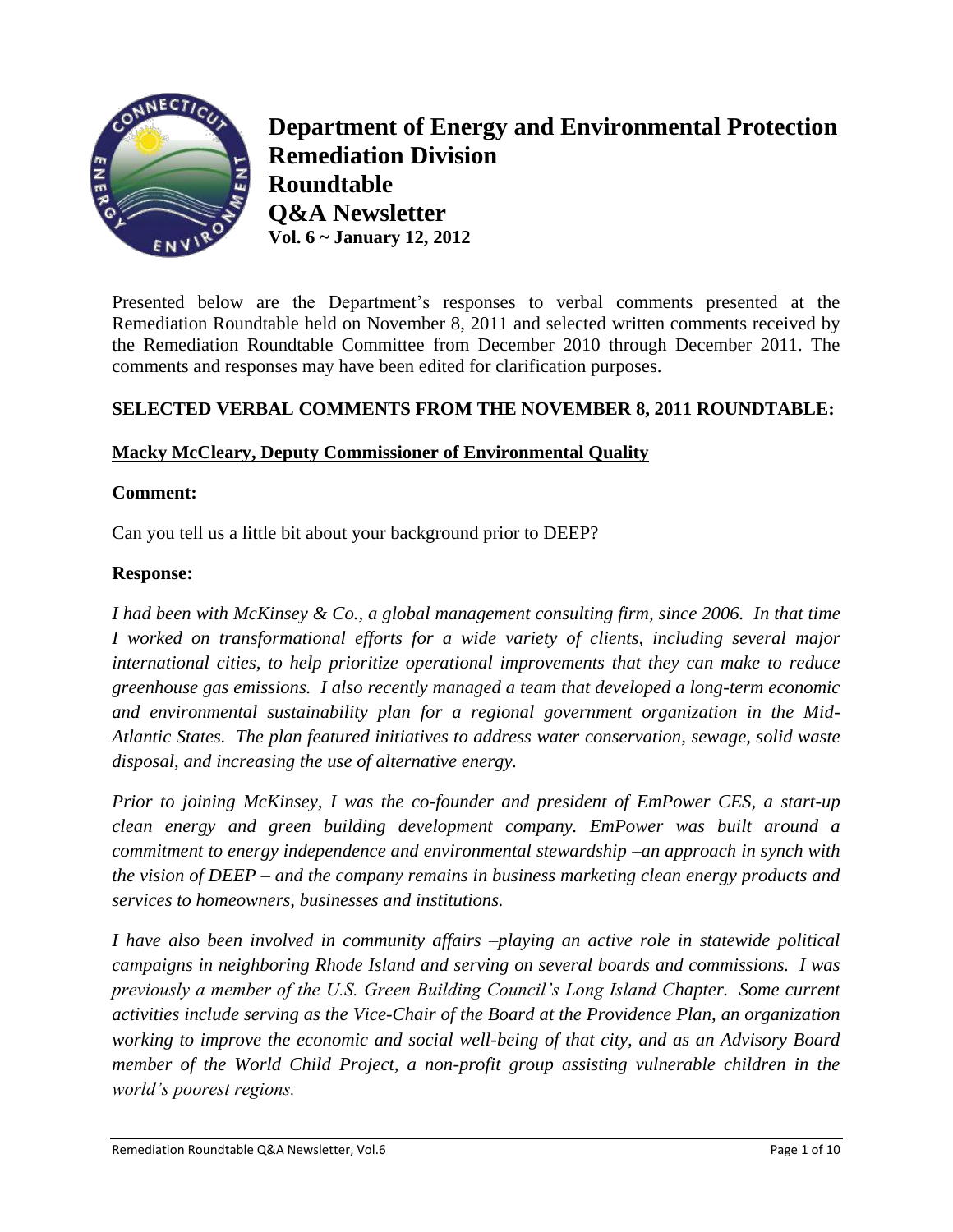*Note: Macky holds both a BA and a MA from the Yale School of Architecture and earlier in his career worked as an architect.*

# **Comment:**

Do you have specific ideas about how to revitalize Brownfields in Connecticut?

# **Response:**

*I believe it should be a regional approach, not only addressing Brownfields in Connecticut but throughout New England. I want to work cooperatively with the other New England states and EPA Region 1 to develop more consistency in our approach and to give the region a competitive advantage, much like the consistency that the European Union is trying to achieve or even the Pacific Northwest of the United States. The Comprehensive Evaluation and Transformation process that is on-going is what we should be doing and should help toward that end.*

# **Comment:**

Do you feel that Connecticut is bounded by EPA Region 1? Connecticut does have interaction with New York.

## **Response:**

*No, I do not feel we are bounded by Region 1. Other Regions and states can offer good ideas.* 

# **Brownfield Public Act 11-141, Section 17**

## **Comment:**

Under this new Brownfield Remediation and Revitalization Program (Section 17 of Public Act 11-141), must on-site releases be cleaned up to the Remediation Standard Regulation (RSR) standards?

## **Response:**

*Yes.* 

# **Comment:**

What involvement does DEEP have if a site is accepted to the new "Section 17" program, other than for the discretionary audit at the conclusion of site remediation?

## **Response:**

*DEEP consults with DECD on applications to enter the program; process and a renders a decision on any variances requested pursuant to the RSRs; and monitors compliance with the statutory schedule for investigation, RAP and Verification/interim Verification.*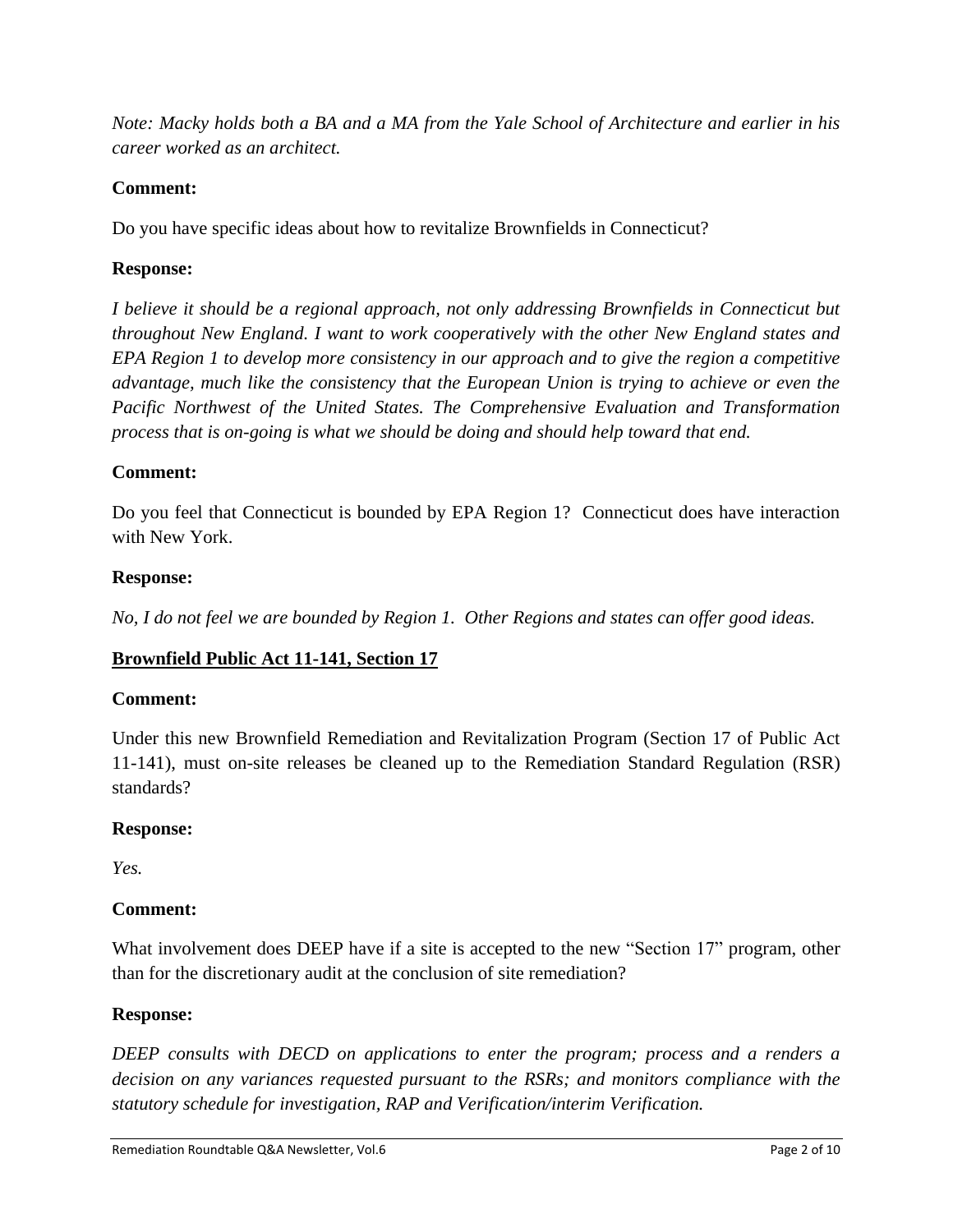## **Comment:**

When a site is in the new "Section 17" Brownfield Program, do subsequent owners have to go through the same application process to get liability protection?

### **Response:**

*No, subsequent owners will not be part of the competitive quarterly application process. They will have to contact DECD to obtain the continued liability protection. This mechanism will be established by DECD, and DECD will be able to provide further details.*

### **Comprehensive Evaluation and Transformation**

### **Comment:**

How detailed will the December 15, 2011 proposal be in comparison to what will be submitted to the Legislature in February 2012?

### **Response:**

*The December submittal will present the vision for a transformed cleanup program and the overall concept for the new program. In advance of the start of the Legislative Session in February, DEEP will have a detailed legislative proposal that will be based upon the stakeholder process, including comments on the December 15, 2011 Report to the Governor and General Assembly.* 

#### **Comment:**

Will the new legislative proposal completely supersede the Property Transfer Act?

#### **Response:**

*Throughout this Evaluation process many stakeholders have raised their concerns with the effectiveness and efficiency of the Property Transfer Act. This 1985 Act, which has been modified 20 times and in every year but two since 1995, has reduced risk, but needs much more than a minor adjustment.* 

#### **Comment:**

Besides issuing the draft report, will you consider presenting the report at meetings such as this where people can ask questions?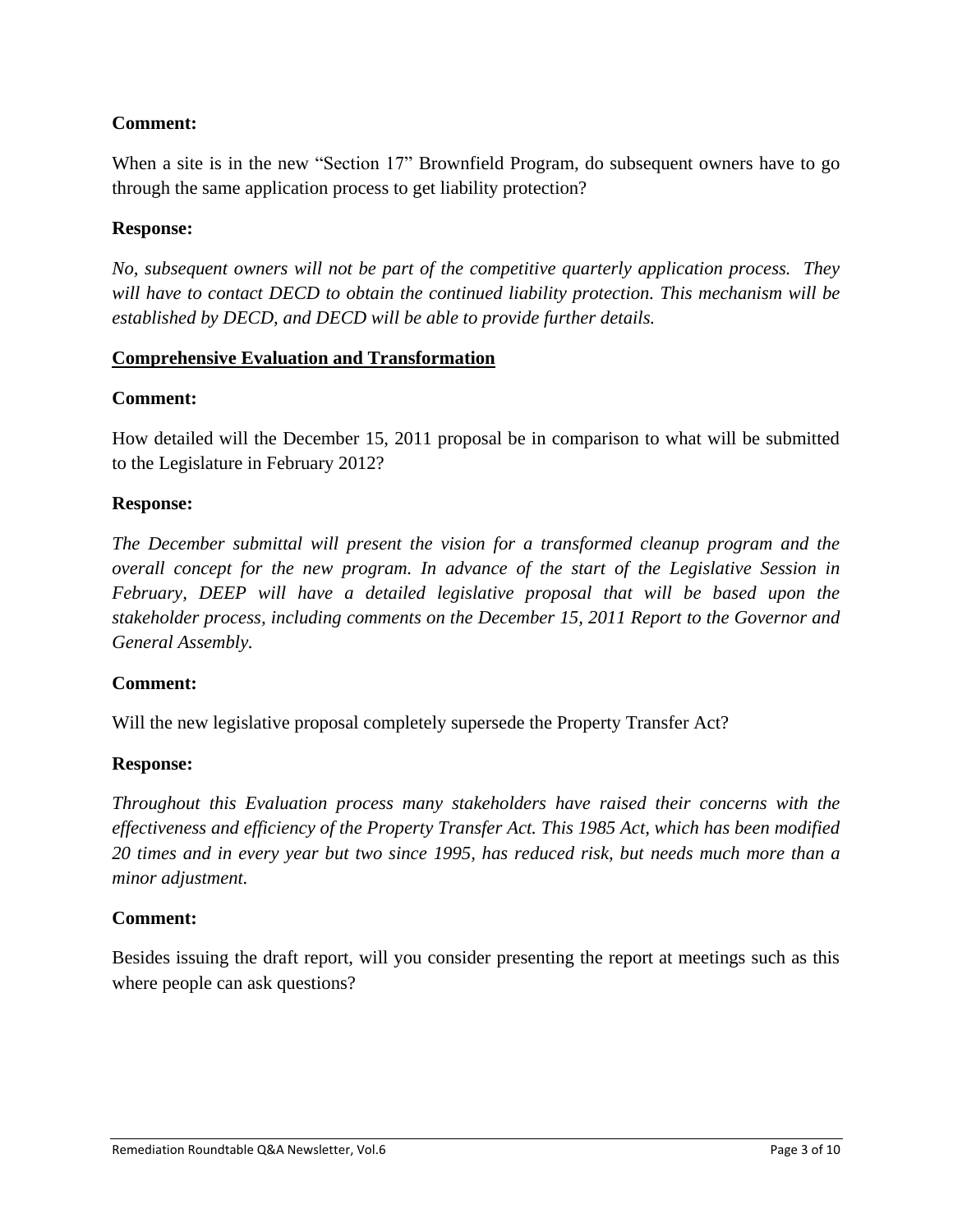### **Response:**

*We anticipate having two public meetings to discuss this between now and February. The first date is set for January 10. The second date has not been set at this time, pending the availability of either the Commissioner or Deputy Commissioner, or both.* 

#### **Comment:**

Will comments you received on the reports be posted?

#### **Response:**

*We have received many comments, some regarding the report, some regarding the vision, and others that were more general. Comments we received will be summarized and discussed in the December 15, 2011 Report. This Report, like all documents related to this process, will be posted on the [Transformation website](http://www.ct.gov/dep/cwp/view.asp?a=2715&q=481178&depNav_GID=1626) for public input.* 

#### **Comment:**

Do you intend to meet with both the House and Senate chairs of the Environment and Commerce Committees?

#### **Response:**

*Yes, we plan to meet with both to discuss the findings of the Evaluation report from the Department"s point of view.* 

#### **Comment:**

When DEEP submits the proposed legislation, will a single bill be submitted to both committees, or will there be two bills, one at each committee?

#### **Response:**

*As is Legislative practice, DEEP will submit one bill.* 

#### **Proposed Changes to the RSRs**

#### **Comment:**

The changes to the RSRs you presented are positive. Do they need to go to the legislature for approval? What is the timing for the new ETPH/EPH/VPH criteria? When DEEP finishes its review, how soon will it be available to the public?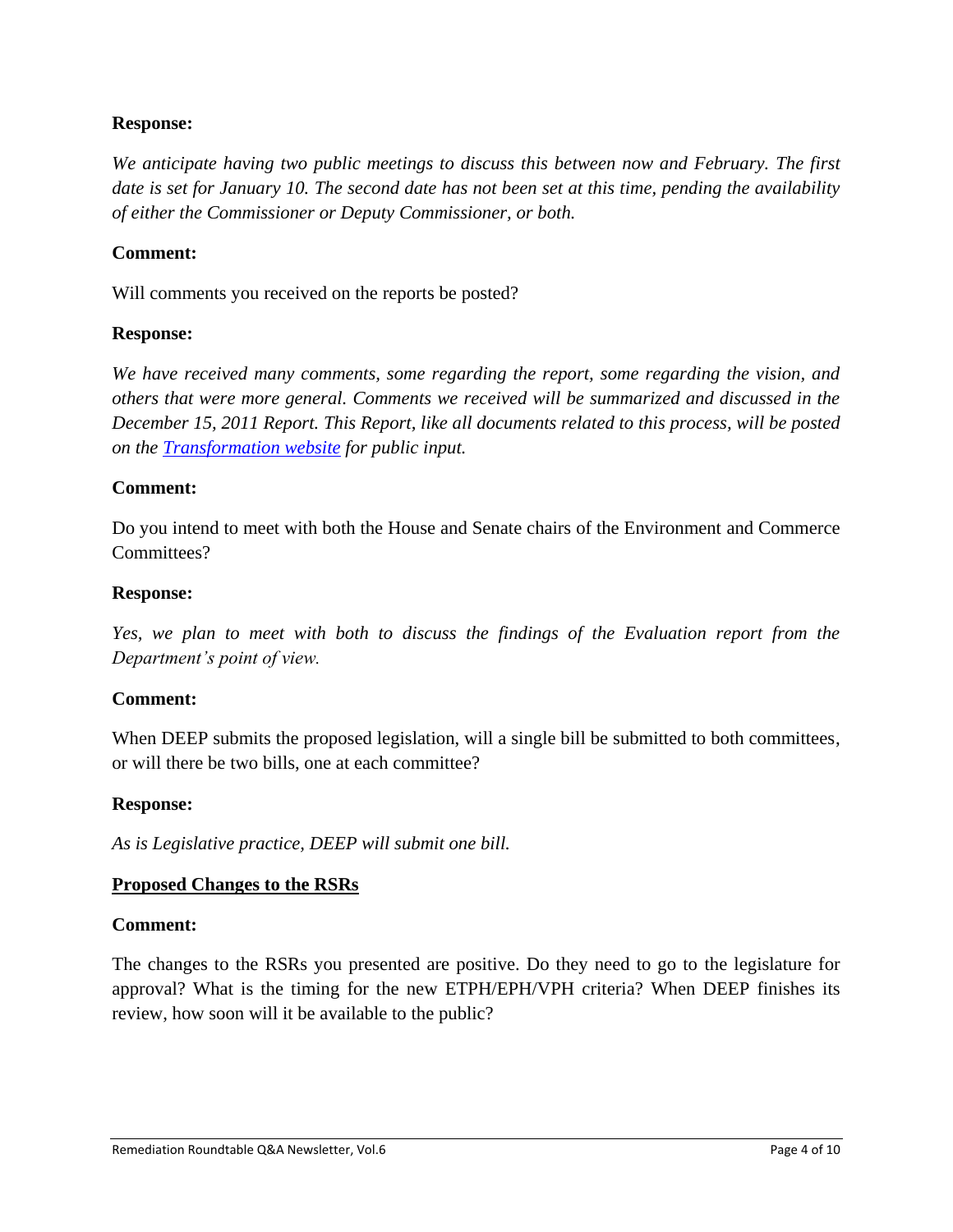### **Response:**

*Yes. the changes will have to go through the normal regulatory approval process, including review by the Governor"s Office and Office of Policy and Management (OPM) and a public hearing and comment period. All of this may take at least 6 months. The last step is review by the legislature"s Regulatory Review Committee.*

#### **Comment:**

Are the revisions to the RSRs independent of the Comprehensive Evaluation and Transformation process?

#### **Response:**

*These changes are designed to work with other initiatives that are being put forward.*

#### **Comment:**

When will the proposed 2008 criteria be available to the public?

#### **Response:**

*The draft 2008 criteria are not regulations as of yet, so use of these criteria is optional. The criteria are not available on the Department"s website at this time; however, questions regarding the use of these criteria may be directed to the Remediation Division contact [craig.bobrowiecki@ct.gov](mailto:craig.bobrowiecki@ct.gov) .* 

#### **Comment:**

Are the draft 2008 criteria currently available for site-specific use upon request?

#### **Response:**

*Yes, you may request approval for use of these criteria under an Additional Polluting Substance or Alternative Criteria request, as appropriate.* 

#### **Comment:**

Do you plan to set a transition period for using the draft 2008 criteria?

#### **Response:**

The proposed revisions to the RSRs do not contain proposed criteria other than lead, ETPH, and APH/EPH/VPH. The proposed lead criteria will be the criteria recommended by EPA. A transition period will apply for lead because criteria for lead were included in the 1996 RSRs. Conversely, ETPH, APH, EPH, and VPH did not previously have criteria in the 1996 RSRs, so there would be no criteria to transition from. However, the proposed RSRs package will go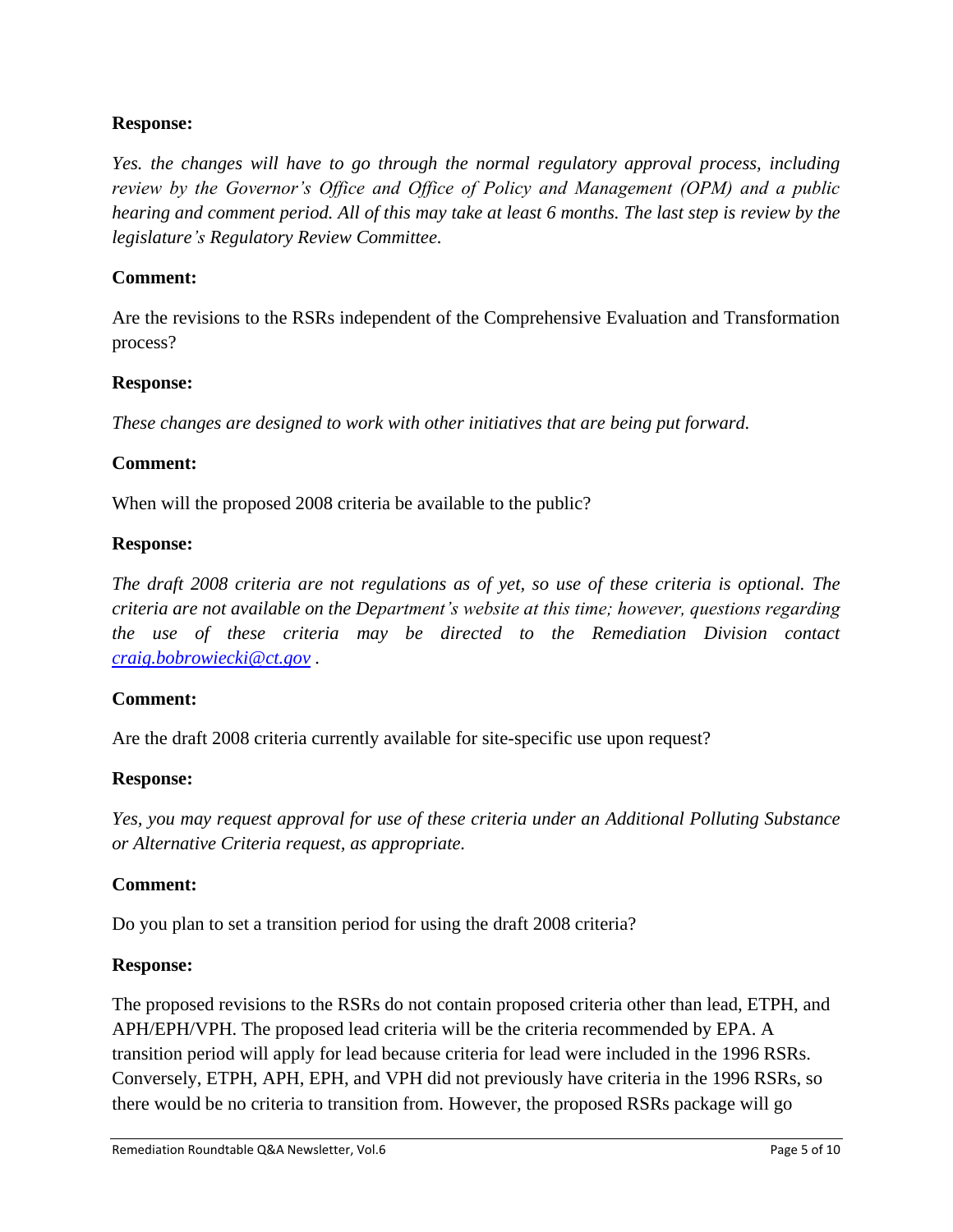through the normal legislative approval process, and therefore, those who wish to request to obtain Departmental approval of criteria prior to legislative changes taking affect, may do so.

## **Comment:**

Is PMC for EPH/VPH determined by a leaching or total analysis?

## **Response:**

*Compliance with the pollutant mobility criteria for EPH/VPH may be determined by both leaching analysis (by SPLP/TCLP) and total analysis using the VPH and EPH methods.*

# **Comment:**

For Additional Polluting Substances criteria, can the volatilization criteria from the draft 2008 RSRs and the 2003 Volatilization Criteria be used?

## **Response**

*These criteria can be used on a site-specific basis with approval from DEEP. For Additional Polluting Substances (for which there are no 1996 established criteria), you can request to use criteria off either list but not pick and choose from both lists, unless the 2008 list has criteria that the 2003 list does not have. Further details are available on the [Remediation"s website](http://www.ct.gov/dep/cwp/view.asp?a=2715&q=325012&depNav_GID=1626)*.

## **Comment:**

Are the criteria for ETPH risk-based criteria?

## **Response:**

*ETPH criteria are not risk-based. However, the criteria for EPH/VPH will be risk-based.* 

## **Comment:**

For EPH/VPH, what criteria should we use now?

## **Response:**

*Craig Bobrowiecki of the DEEP Remediation Division can provide you with DEEPrecommended APS criteria, which you may request for site-specific use. Craig can be contacted at [craig.bobrowiecki@ct.gov](mailto:craig.bobrowiecki@ct.gov)*.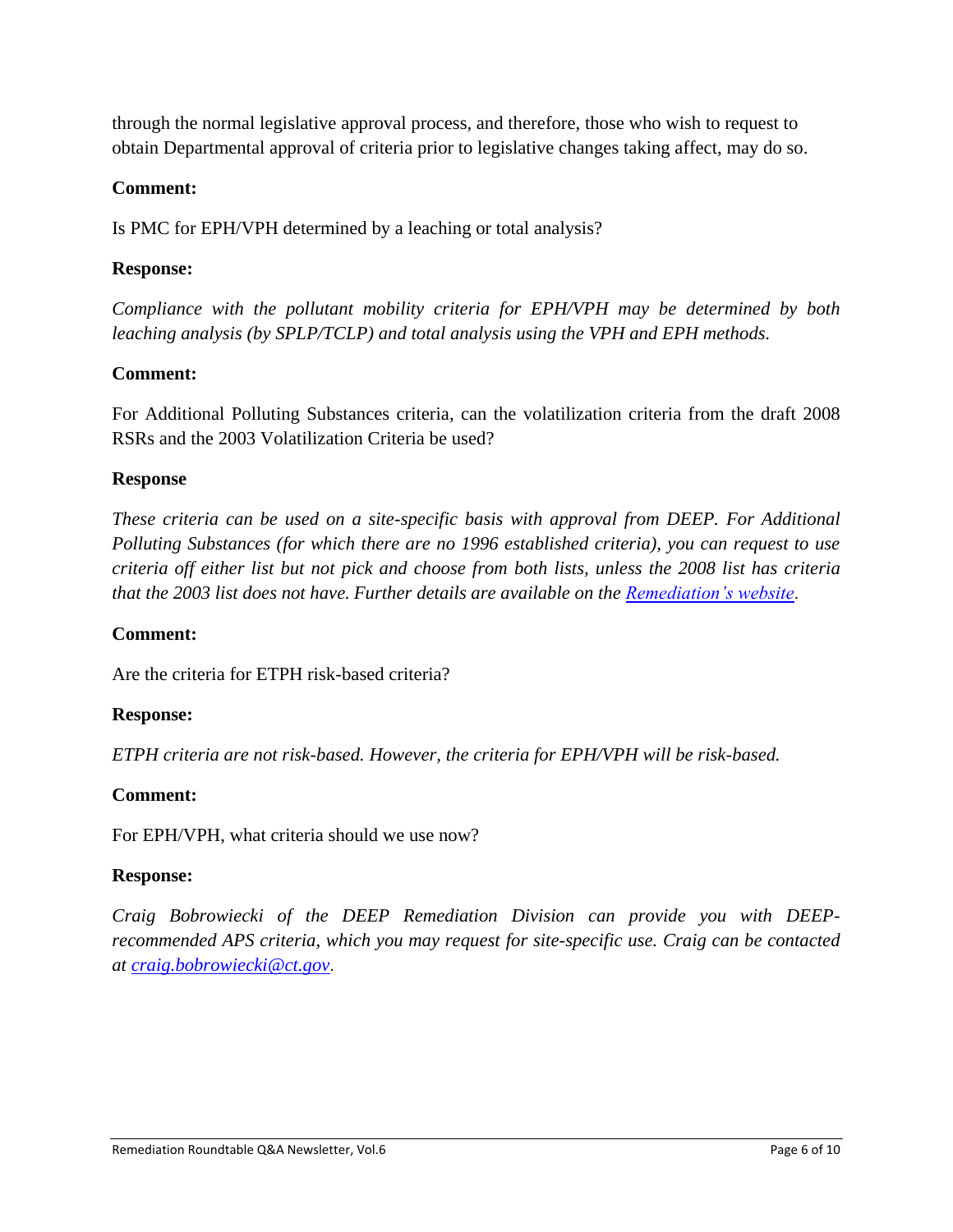## **Comment:**

Are there any solutions for compliance with DEC where soil contains asphalt fragments and ETPH, but no VOCs? In the case of a parking lot, ETPH in soil often exceeds DEC, but there has not been a real release. It is very expensive to remove all of the soil or put down an engineered control. PMC was exempted for polluted fills, but why not for DEC?

### **Response:**

*Asphalt fragments are part of polluted fill exemption which states that you don"t have to comply with PMC if certain conditions are met. You still need to address DEC. The proposed RSR revisions would allow the fill polluted with asphalt fragments to be rendered inaccessible by covering it with pavement.*

### **Significant Environmental Hazards: Notification and Follow Up Actions**

## **Comment:**

For evaluating threats to potable wells, you said that the overburden investigation is generally not helpful to DEEP because typical wells in Connecticut are 200-300 feet deep in bedrock. We don't normally characterize 200-300 feet down into bedrock. Are you saying that we should draw a 500-foot radius around the site and evaluate all wells, regardless if some are upgradient from the site?

#### **Response:**

*Yes, unless you have good information on groundwater flow in bedrock with respect to drinking water wells. If you are on a steep slope and know flow and fracture orientation, then this is not necessary. However, most often you don"t know these details. Because of the complexity of flow patterns in the bedrock aquifer, it cannot be determined that the "upgradient" wells, relative to overburden flow directions, are not potentially impacted. Bedrock fractures can contribute some portion of flow to any well within a conservative contribution radius of several hundred feet.*

## **Comment:**

Can you link your database to the State website for public use so that PDFs of Significant Environmental Hazard documents can be viewed over the Internet?

#### **Response:**

*Electronic copies of notifications, acknowledgements, approvals, memos, and certifications are*  now available for review on the computers in DEEP's public file room. We do not have *capability to make this information available on the website at this time; however, this is a goal we are working towards for the future.*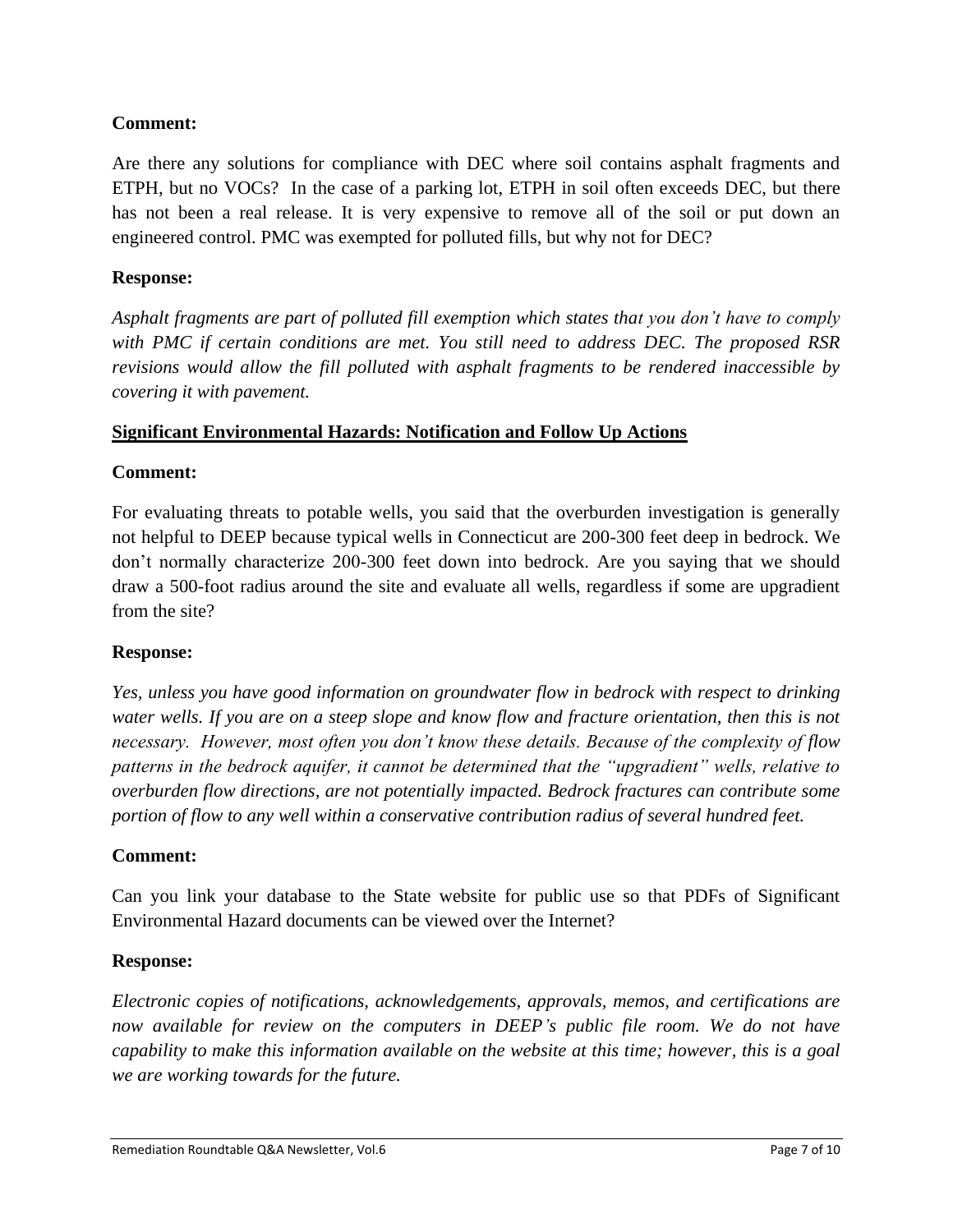## **Urban Fill Workgroup Update**

The Urban Fill Workgroup has been soliciting questions and comments on an ongoing basis via the Department's website and the Roundtable forum. The Workgroup intends to continue addressing all feedback received and expects to make recommendations to the DEEP on a streamlined process for characterizing and remediating with Urban Fill this winter in support of a guidance document. Updates will be provided at a future Roundtable event.

# **SELECTED WRITTEN COMMENTS**

## **Comment: (12/22/10)**

DEP policy concerning an "Engineered Control Light" variance under the RSRs appears to be implemented differently depending on the staff person involved. For example, different thicknesses of cover are being allowed and the approvals have been granted under various sections of the RSRs. The DEP guidance document on this topic does not explain these variations in the DEP approvals.

## **Response:**

*The term "Engineered Control Light" refers to an approach being used to address soils polluted in excess of direct exposure criteria but below the pollutant mobility criteria. This option is used to provide flexibility beyond the default approach allowed by the use of just an ELUR to render these soils inaccessible.* 

*The question points out the fact that different types of engineered controls have been required at various times for seemingly similar settings. In recognition of the variability in the review and approval process for Engineered Controls over time, the Department evaluated the entire process in a LEAN event in 2007. A process was implemented for improving internal consistency in the handling of future applications for this variance. This was followed by the issuance of the Engineered Control Guidance Document in February 2009, which was revised in November 2010, as well as a standardized two part application form.* 

*One of the inconsistencies which was resolved was clearly specifying which section of the RSRs would be referenced in the approval of the so called "Engineered Control Light." According to the language in section 133k-2(f)(2)(B)(i) of the RSRs, not all Engineered Controls are required to include a low permeability cap. Specifically, subsection (aa) of that section refers to an Engineered Control being constructed to physically isolate polluted soil and to minimize the migration of liquids through soil. However subsection (bb) refers to an "engineered cap" as having a permeability less than 10-6 cm/sec, using wording which infers that such a cap need not be part of every Engineered Control.*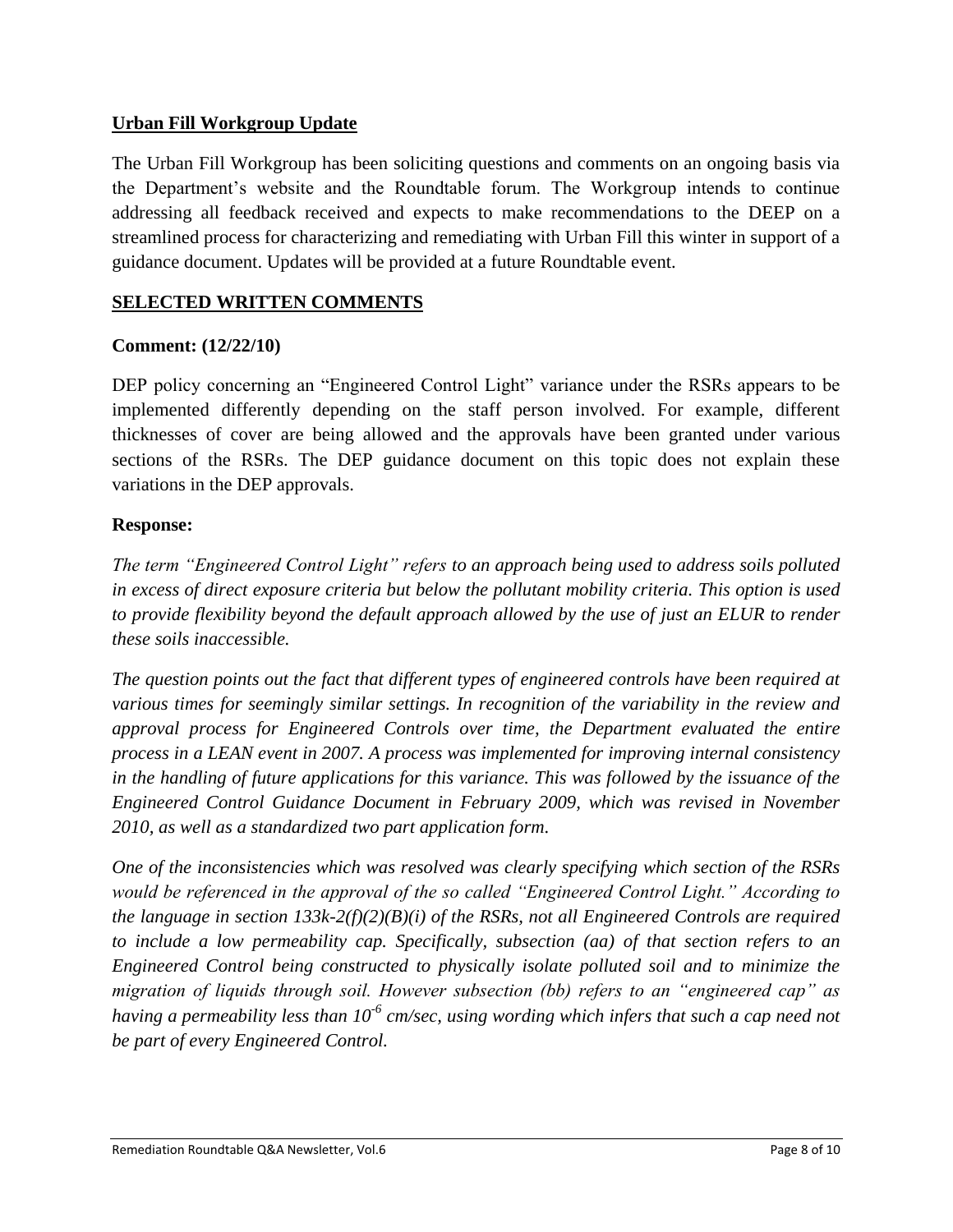*The Department believes this RSR language allows the use this variance to the default ELUR approach. Revisions to the RSRs have been drafted and are being proposed to make this language more clear.*

# **Comment: (4/14/11)**

In future final verifications where the Form IV (supporting) has already been accepted, can we tailor the final report to just address groundwater monitoring compliance? It would be very beneficial for us not to have to recreate all the previous stuff if only groundwater monitoring results are remaining to be reviewed.

## **Response:**

*The current Verification Report Guidance Document addresses this issue. An LEP only needs to provide enough "set-up" information to provide the proper context for the "Final Form IV Verification", such as Site Information, Environmental Setting, recap of what the outstanding actions were at the time of the Supporting Form IV Verification, and the details of how final compliance with the RSRs has been achieved (completion of the MNA and/or post-remediation monitoring, and/or recordation of the ELUR).*

## **Comment: (9/13/11)**

It was requested that the common problems in Verifications be included as a future agenda topic.

## **Response:**

*The outstanding issues that prompt a rejection of a verification are being tracked. DEEP intends to evaluate the commonality of problems, why specific areas of site characterization or application of specific RSR provisions are problematic, then draft either a brief fact-sheet or short guidance on how to avoid such problems.*

## **Comment: (2/8/11)**

Regarding multiple filings and Certifying Parties, how is liability determined and what if there are access issues?

## **Response:**

*Every certifying party has a statutory requirement to comply with the Property Transfer Law. If Party A certifies a Form III, then later sells and Party B certifies a Form III, Party A remains obligated to comply with the law, and Party B also becomes obligated to comply with the law. If Party B then sells property to Party C, and C certifies a Form III, Party A, B, and C have legal obligations to investigate and remediate. DEEP understands that there may be contractual arrangements between parties on who will retain or take over the lead in the continuing investigation and/or remediation of the site, but all parties are legally obligated.*